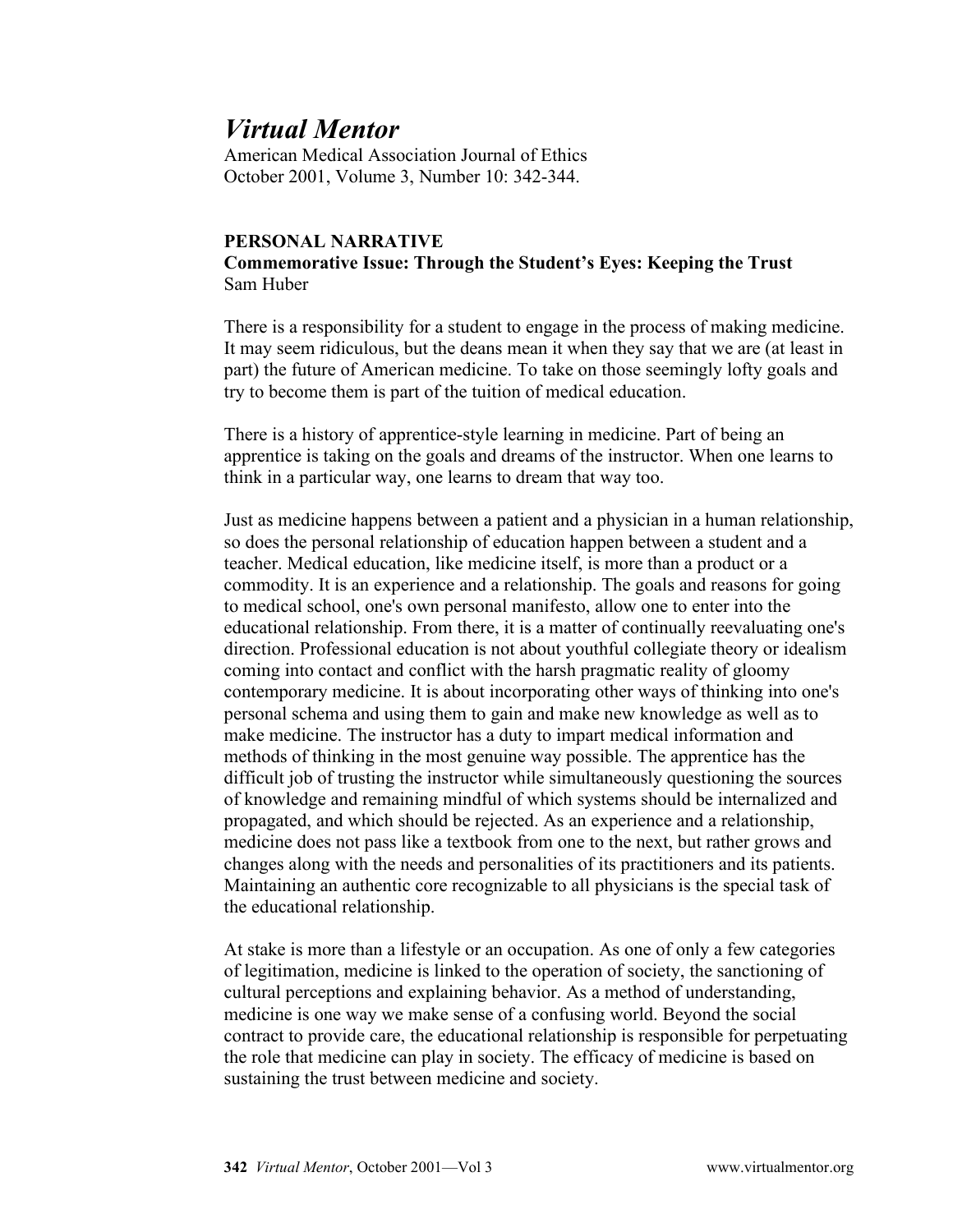The boundary between the exam room and polite society is infused with and maintained by a powerful trust. It is well understood that language, behavior, and expectations are all different in medical encounter than they would be in a social call. Being seen as trustworthy is essential to establishing and maintaining a therapeutic relationship (or an educational relationship). There is an important power in the boundary between things that are kept separate, where rules change. Working on the cusp of that boundary is where the novice physician constructs and reconstructs the future of medicine one patient relationship at a time. It seems that the profession passes from one practitioner to another on a personal basis, and it is the trainee's job to make those rules, techniques, and ideas manifest in practice. There is power in a kept confidence, in a physical exam or in a procedure, because of the trust invested in the therapeutic relationship.

I decided to go to medical school because I felt a duty to social responsibility and effecting tangible change in the world. This was an idea implicit in my upbringing and discovered and unfolded in college. The fractal, biopsychosocial nature of medicine allows the effecting of social change on several levels at the same time. In this way, medicine is allowing me to work out my ideals and principles. Preparing for conscientious action in combination with physical action and tangible endpoints generate feedback from the daily bread and butter of individual patient contact to the amalgamation of dedication and outcomes over a career. I am not interested in paternalistically "helping people," but rather living as a person with other people, and working toward recognizing, expanding, and realizing goals that are already there, even if they are difficult to vocalize. I am interested in the therapeutic relationship, not that of a puppeteer.

The reasons that I have remained in medical school are more important than the reasons that brought me to its door. I have become fascinated by the fragile yet resilient qualities of human beings. Disaster, psychosis, and pressure ulcers are all just minutes away, but humans can react, relate, and renew themselves as well. Nowhere is the balance between fragility and resilience more poignant than in the study of and participation in the end of life.

I have argued that exploring new perspectives and thinking styles is an important part of medical education. I have internalized 3 of these schemata as I have applied them to questions and interactions outside of my curriculum. First, I have been fascinated by the essential pragmatism at the heart of medicine. It is more than an interesting coincidence that William James, a physician, is considered part of the school of philosophical pragmatism. All of the knowledge and technique is about doing something. Secondly, an interesting line has emerged between pedagogy and epistemology. Pathology and the extremes of disease have been presented as a route to learning things, but a randomized, controlled trial is necessary in order to know something. Finally, categories of function and dysfunction have been taught as descriptive points on a spectrum of behavior. This distinction offers a fluid link between the sick and the well that preserves the humanity and similarity between patient and physician.